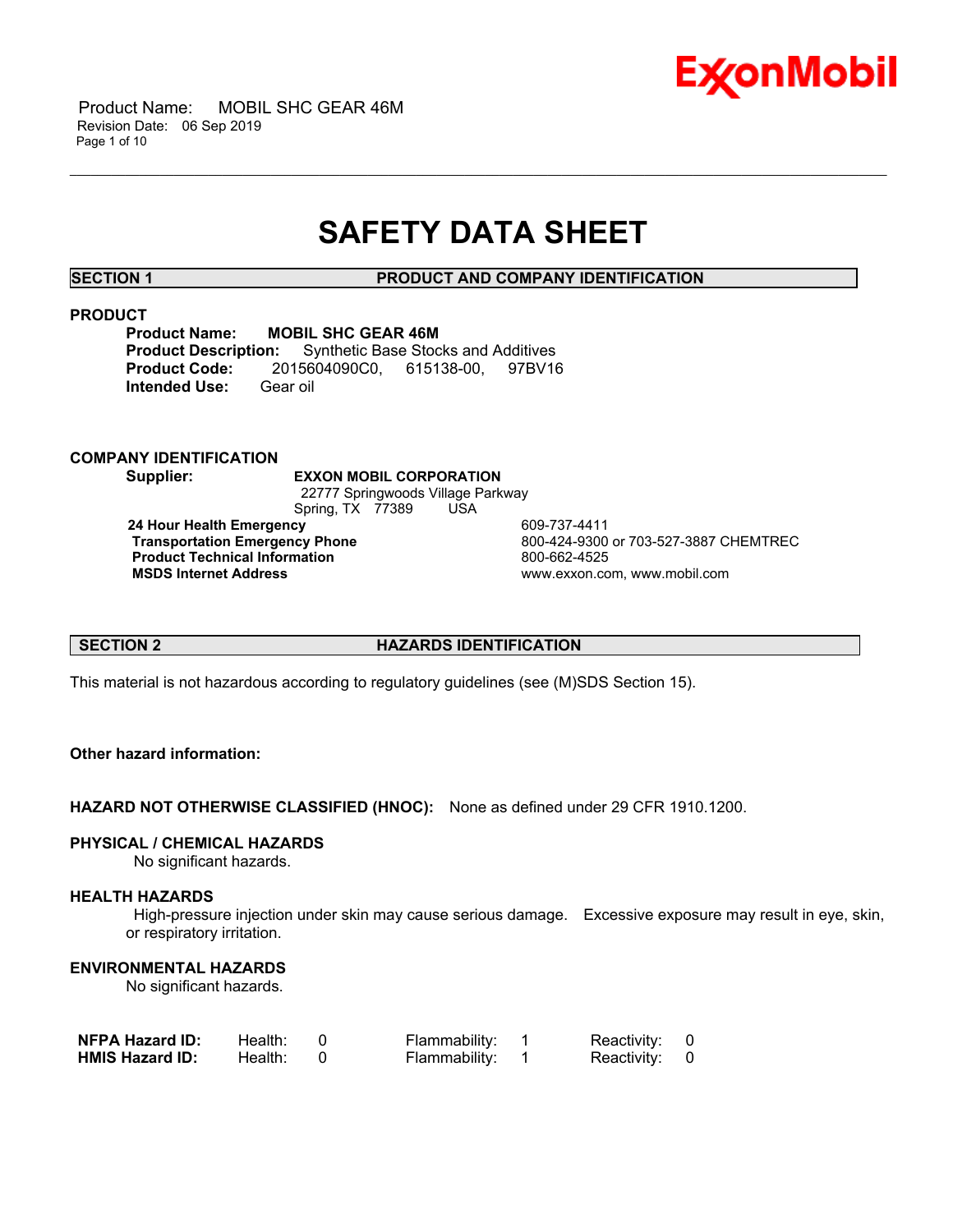

 Product Name: MOBIL SHC GEAR 46M Revision Date: 06 Sep 2019 Page 2 of 10

**NOTE:** This material should not be used for any other purpose than the intended use in Section 1 without expert advice. Health studies have shown that chemical exposure may cause potential human health risks which may vary from person to person.

\_\_\_\_\_\_\_\_\_\_\_\_\_\_\_\_\_\_\_\_\_\_\_\_\_\_\_\_\_\_\_\_\_\_\_\_\_\_\_\_\_\_\_\_\_\_\_\_\_\_\_\_\_\_\_\_\_\_\_\_\_\_\_\_\_\_\_\_\_\_\_\_\_\_\_\_\_\_\_\_\_\_\_\_\_\_\_\_\_\_\_\_\_\_\_\_\_\_\_\_\_\_\_\_\_\_\_\_\_\_\_\_\_\_\_\_\_\_

# **SECTION 3 COMPOSITION / INFORMATION ON INGREDIENTS**

This material is defined as a mixture.

# **Hazardous Substance(s) or Complex Substance(s) required for disclosure**

| <b>Name</b>                                                              | CAS#       |                | <b>GHS Hazard Codes</b>                                                                |
|--------------------------------------------------------------------------|------------|----------------|----------------------------------------------------------------------------------------|
|                                                                          |            | Concentration* |                                                                                        |
| AMINES, C12-14-TERT-ALKYL                                                | 68955-53-3 | $0.1 - 5.25\%$ | H302, H311, H317,<br>$H330(2)$ , $H314(1B)$ ,<br>H400(M factor 1), H410(M<br>factor 1) |
| BENZENAMINE, N-PHENYL-, REACTION PRODUCTS<br>WITH 2.4.4-TRIMETHYLPENTENE | 68411-46-1 | $1 - 5\%$      | H316, H402, H412                                                                       |
| LONG-CHAIN ALKENYL AMINE                                                 | 112-90-3   | $< 0.1\%$      | H302, H304, H335,<br>H314(1B), H373, H400(M)<br>factor 10), H410(M factor<br>10)       |

\* All concentrations are percent by weight unless material is a gas. Gas concentrations are in percent by volume.

As per paragraph (i) of 29 CFR 1910.1200, formulation is considered a trade secret and specific chemical identity and exact percentage (concentration) of composition may have been withheld. Specific chemical identity and exact percentage composition will be provided to health professionals, employees, or designated representatives in accordance with applicable provisions of paragraph (i).

# **SECTION 4 FIRST AID MEASURES**

#### **INHALATION**

Remove from further exposure. For those providing assistance, avoid exposure to yourself or others. Use adequate respiratory protection. If respiratory irritation, dizziness, nausea, or unconsciousness occurs, seek immediate medical assistance. If breathing has stopped, assist ventilation with a mechanical device or use mouth-to-mouth resuscitation.

# **SKIN CONTACT**

Wash contact areas with soap and water. If product is injected into or under the skin, or into any part of the body, regardless of the appearance of the wound or its size, the individual should be evaluated immediately by a physician as a surgical emergency. Even though initial symptoms from high pressure injection may be minimal or absent, early surgical treatment within the first few hours may significantly reduce the ultimate extent of injury.

# **EYE CONTACT**

Flush thoroughly with water. If irritation occurs, get medical assistance.

# **INGESTION**

First aid is normally not required. Seek medical attention if discomfort occurs.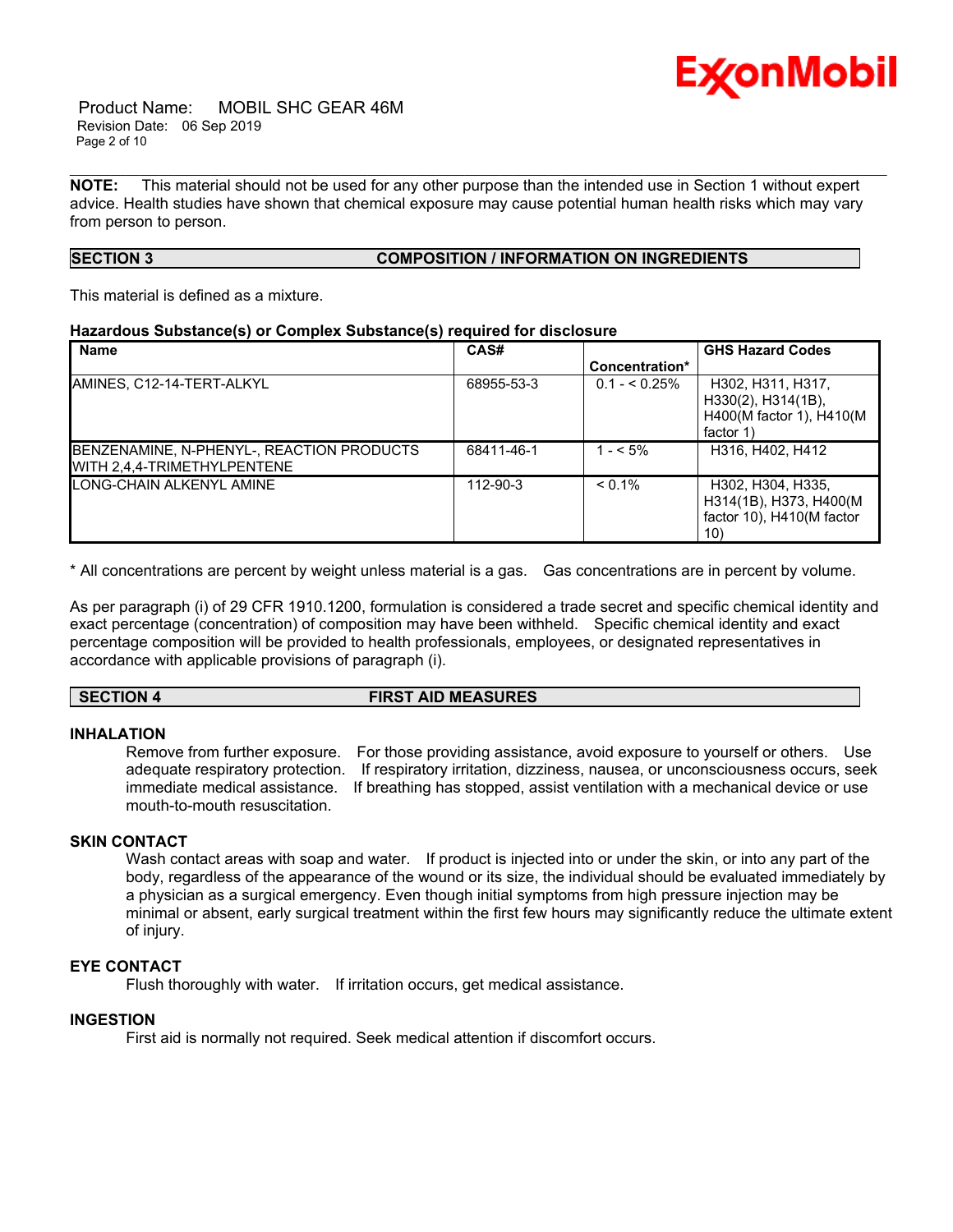

 Product Name: MOBIL SHC GEAR 46M Revision Date: 06 Sep 2019 Page 3 of 10

#### **SECTION 5 FIRE FIGHTING MEASURES**

\_\_\_\_\_\_\_\_\_\_\_\_\_\_\_\_\_\_\_\_\_\_\_\_\_\_\_\_\_\_\_\_\_\_\_\_\_\_\_\_\_\_\_\_\_\_\_\_\_\_\_\_\_\_\_\_\_\_\_\_\_\_\_\_\_\_\_\_\_\_\_\_\_\_\_\_\_\_\_\_\_\_\_\_\_\_\_\_\_\_\_\_\_\_\_\_\_\_\_\_\_\_\_\_\_\_\_\_\_\_\_\_\_\_\_\_\_\_

#### **EXTINGUISHING MEDIA**

**Appropriate Extinguishing Media:** Use water fog, foam, dry chemical or carbon dioxide (CO2) to extinguish flames.

**Inappropriate Extinguishing Media:** Straight Streams of Water

#### **FIRE FIGHTING**

**Fire Fighting Instructions:** Evacuate area. Prevent runoff from fire control or dilution from entering streams, sewers, or drinking water supply. Firefighters should use standard protective equipment and in enclosed spaces, self-contained breathing apparatus (SCBA). Use water spray to cool fire exposed surfaces and to protect personnel.

**Hazardous Combustion Products:** Aldehydes, Incomplete combustion products, Oxides of carbon, Smoke, Fume, Sulfur oxides

#### **FLAMMABILITY PROPERTIES**

**Flash Point [Method]:** >224°C (435°F) [ASTM D-92] **Flammable Limits (Approximate volume % in air):** LEL: 0.9 UEL: 7.0 **Autoignition Temperature:** N/D

**SECTION 6 ACCIDENTAL RELEASE MEASURES**

# **NOTIFICATION PROCEDURES**

In the event of a spill or accidental release, notify relevant authorities in accordance with all applicable regulations. US regulations require reporting releases of this material to the environment which exceed the applicable reportable quantity or oil spills which could reach any waterway including intermittent dry creeks. The National Response Center can be reached at (800)424-8802.

#### **PROTECTIVE MEASURES**

Avoid contact with spilled material. See Section 5 for fire fighting information. See the Hazard Identification Section for Significant Hazards. See Section 4 for First Aid Advice. See Section 8 for advice on the minimum requirements for personal protective equipment. Additional protective measures may be necessary, depending on the specific circumstances and/or the expert judgment of the emergency responders.

#### **SPILL MANAGEMENT**

Land Spill: Stop leak if you can do it without risk. Recover by pumping or with suitable absorbent.

**Water Spill:** Stop leak if you can do it without risk. Confine the spill immediately with booms. Warn other shipping. Remove from the surface by skimming or with suitable absorbents. Seek the advice of a specialist before using dispersants.

Water spill and land spill recommendations are based on the most likely spill scenario for this material; however, geographic conditions, wind, temperature, (and in the case of a water spill) wave and current direction and speed may greatly influence the appropriate action to be taken. For this reason, local experts should be consulted. Note: Local regulations may prescribe or limit action to be taken.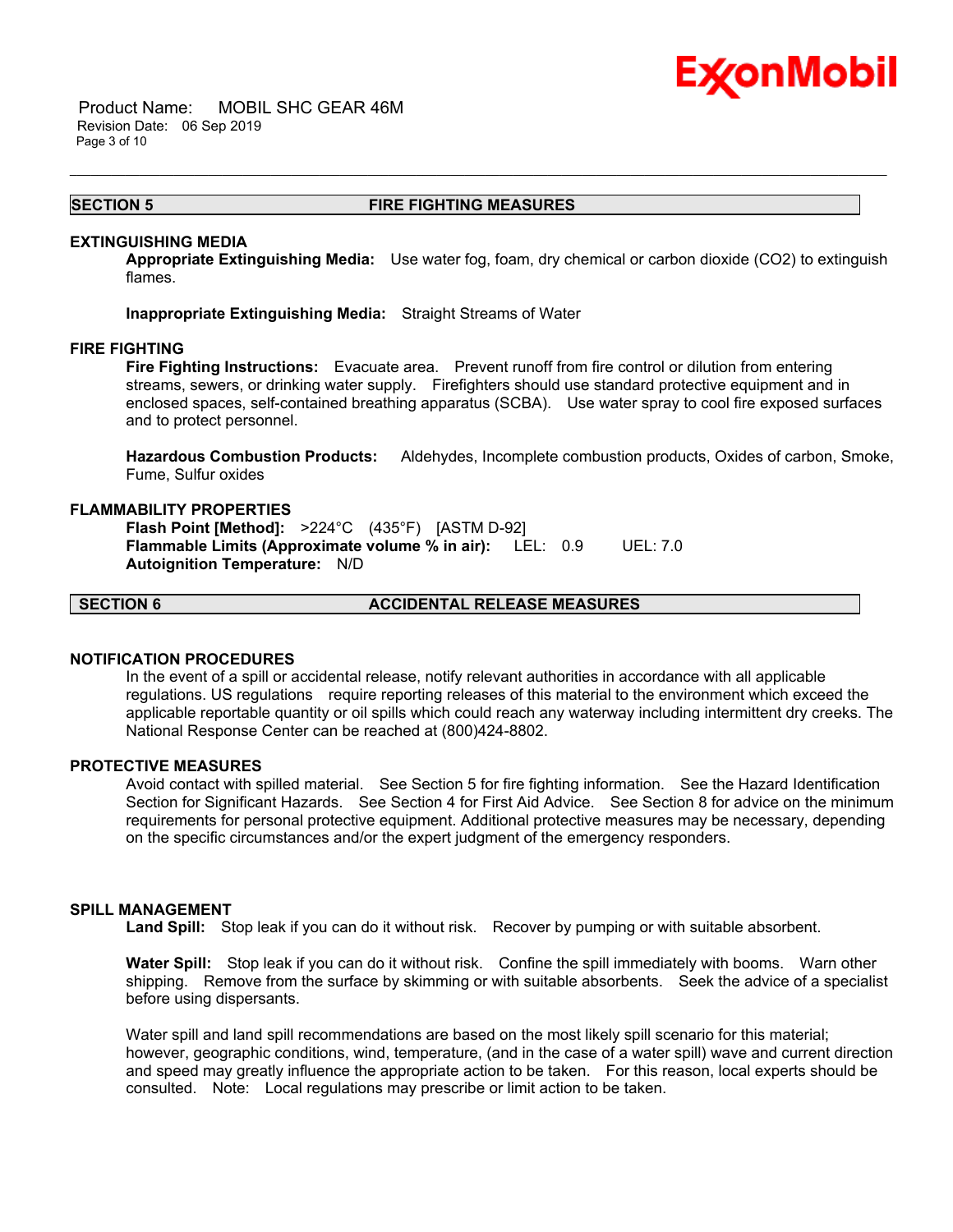

 Product Name: MOBIL SHC GEAR 46M Revision Date: 06 Sep 2019 Page 4 of 10

# **ENVIRONMENTAL PRECAUTIONS**

Large Spills: Dike far ahead of liquid spill for later recovery and disposal. Prevent entry into waterways, sewers, basements or confined areas.

\_\_\_\_\_\_\_\_\_\_\_\_\_\_\_\_\_\_\_\_\_\_\_\_\_\_\_\_\_\_\_\_\_\_\_\_\_\_\_\_\_\_\_\_\_\_\_\_\_\_\_\_\_\_\_\_\_\_\_\_\_\_\_\_\_\_\_\_\_\_\_\_\_\_\_\_\_\_\_\_\_\_\_\_\_\_\_\_\_\_\_\_\_\_\_\_\_\_\_\_\_\_\_\_\_\_\_\_\_\_\_\_\_\_\_\_\_\_

#### **SECTION 7 HANDLING AND STORAGE**

#### **HANDLING**

 Prevent small spills and leakage to avoid slip hazard. Material can accumulate static charges which may cause an electrical spark (ignition source). When the material is handled in bulk, an electrical spark could ignite any flammable vapors from liquids or residues that may be present (e.g., during switch-loading operations). Use proper bonding and/or ground procedures. However, bonding and grounds may not eliminate the hazard from static accumulation. Consult local applicable standards for guidance. Additional references include American Petroleum Institute 2003 (Protection Against Ignitions Arising out of Static, Lightning and Stray Currents) or National Fire Protection Agency 77 (Recommended Practice on Static Electricity) or CENELEC CLC/TR 50404 (Electrostatics - Code of practice for the avoidance of hazards due to static electricity).

**Static Accumulator:** This material is a static accumulator.

# **STORAGE**

The type of container used to store the material may affect static accumulation and dissipation. Do not store in open or unlabelled containers.

# **SECTION 8 EXPOSURE CONTROLS / PERSONAL PROTECTION**

**Exposure limits/standards for materials that can be formed when handling this product:** When mists/aerosols can occur the following are recommended:  $5 \text{ mg/m}^3$  - ACGIH TLV (inhalable fraction),  $5 \text{ mg/m}^3$  - OSHA PEL.

NOTE: Limits/standards shown for guidance only. Follow applicable regulations.

No biological limits allocated.

# **ENGINEERING CONTROLS**

The level of protection and types of controls necessary will vary depending upon potential exposure conditions. Control measures to consider:

No special requirements under ordinary conditions of use and with adequate ventilation.

### **PERSONAL PROTECTION**

Personal protective equipment selections vary based on potential exposure conditions such as applications, handling practices, concentration and ventilation. Information on the selection of protective equipment for use with this material, as provided below, is based upon intended, normal usage.

**Respiratory Protection:** If engineering controls do not maintain airborne contaminant concentrations at a level which is adequate to protect worker health, an approved respirator may be appropriate. Respirator selection, use, and maintenance must be in accordance with regulatory requirements, if applicable. Types of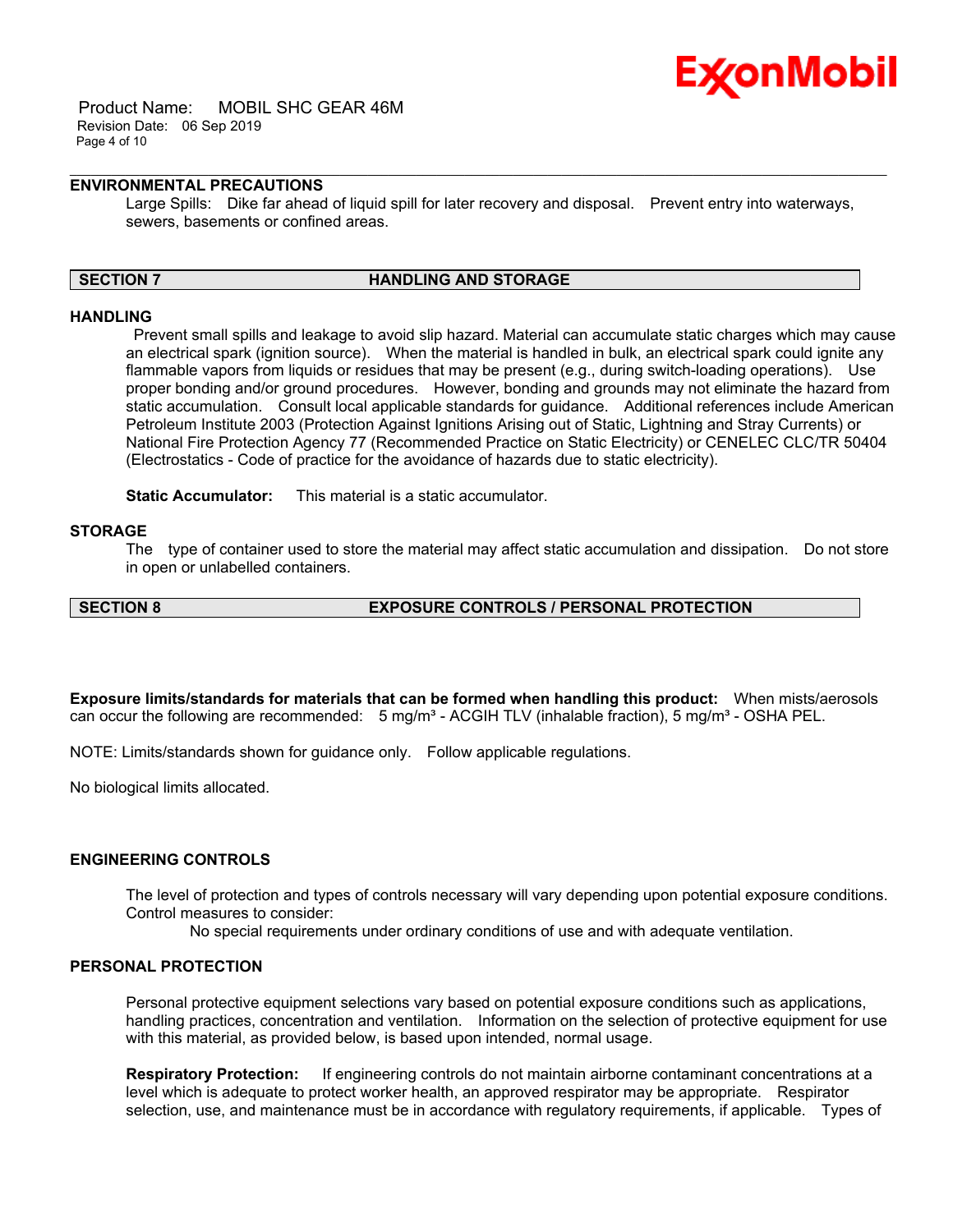

 Product Name: MOBIL SHC GEAR 46M Revision Date: 06 Sep 2019 Page 5 of 10

> respirators to be considered for this material include: No special requirements under ordinary conditions of use and with adequate ventilation.

\_\_\_\_\_\_\_\_\_\_\_\_\_\_\_\_\_\_\_\_\_\_\_\_\_\_\_\_\_\_\_\_\_\_\_\_\_\_\_\_\_\_\_\_\_\_\_\_\_\_\_\_\_\_\_\_\_\_\_\_\_\_\_\_\_\_\_\_\_\_\_\_\_\_\_\_\_\_\_\_\_\_\_\_\_\_\_\_\_\_\_\_\_\_\_\_\_\_\_\_\_\_\_\_\_\_\_\_\_\_\_\_\_\_\_\_\_\_

For high airborne concentrations, use an approved supplied-air respirator, operated in positive pressure mode. Supplied air respirators with an escape bottle may be appropriate when oxygen levels are inadequate, gas/vapor warning properties are poor, or if air purifying filter capacity/rating may be exceeded.

**Hand Protection:** Any specific glove information provided is based on published literature and glove manufacturer data. Glove suitability and breakthrough time will differ depending on the specific use conditions. Contact the glove manufacturer for specific advice on glove selection and breakthrough times for your use conditions. Inspect and replace worn or damaged gloves. The types of gloves to be considered for this material include:

No protection is ordinarily required under normal conditions of use.

**Eye Protection:** If contact is likely, safety glasses with side shields are recommended.

**Skin and Body Protection:** Any specific clothing information provided is based on published literature or manufacturer data. The types of clothing to be considered for this material include:

 No skin protection is ordinarily required under normal conditions of use. In accordance with good industrial hygiene practices, precautions should be taken to avoid skin contact.

**Specific Hygiene Measures:** Always observe good personal hygiene measures, such as washing after handling the material and before eating, drinking, and/or smoking. Routinely wash work clothing and protective equipment to remove contaminants. Discard contaminated clothing and footwear that cannot be cleaned. Practice good housekeeping.

# **ENVIRONMENTAL CONTROLS**

 Comply with applicable environmental regulations limiting discharge to air, water and soil. Protect the environment by applying appropriate control measures to prevent or limit emissions.

#### **SECTION 9 PHYSICAL AND CHEMICAL PROPERTIES**

**Note: Physical and chemical properties are provided for safety, health and environmental considerations only and may not fully represent product specifications. Contact the Supplier for additional information.**

# **GENERAL INFORMATION**

**Physical State:** Liquid **Color:** Amber **Odor:** Characteristic **Odor Threshold:** N/D

# **IMPORTANT HEALTH, SAFETY, AND ENVIRONMENTAL INFORMATION**

**Relative Density (at 15.6 °C):** 0.913 [ASTM D4052] **Flammability (Solid, Gas):** N/A **Flash Point [Method]:** >224°C (435°F) [ASTM D-92] **Flammable Limits (Approximate volume % in air):** LEL: 0.9 UEL: 7.0 **Autoignition Temperature:** N/D **Boiling Point / Range:** > 316°C (600°F) [Estimated] **Decomposition Temperature:** N/D **Vapor Density (Air = 1):** > 2 at 101 kPa [Estimated]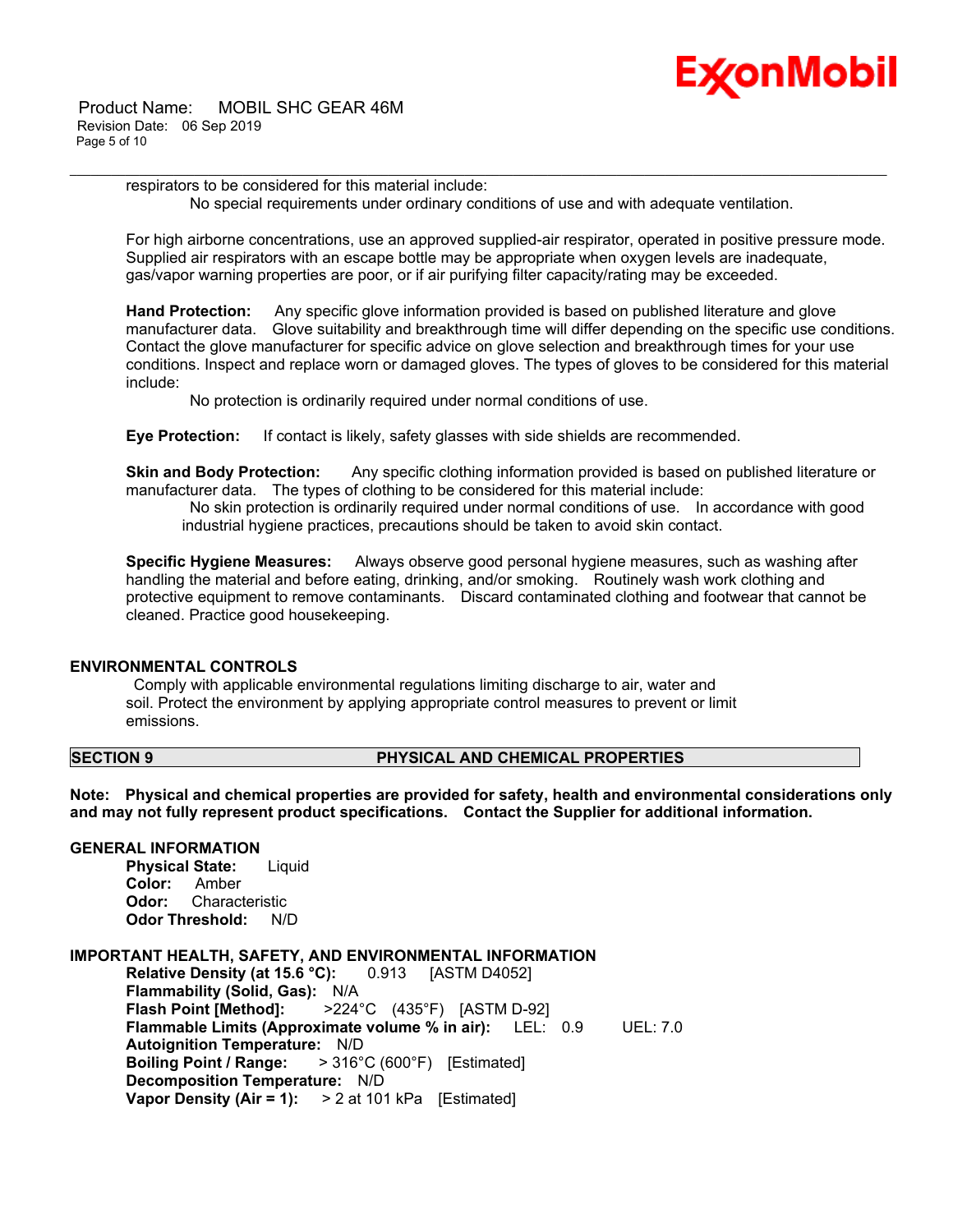

 Product Name: MOBIL SHC GEAR 46M Revision Date: 06 Sep 2019 Page 6 of 10

> **Vapor Pressure:** < 0.013 kPa (0.1 mm Hg) at 20 °C [Estimated] **Evaporation Rate (n-butyl acetate = 1):** N/D **pH:** N/A **Log Pow (n-Octanol/Water Partition Coefficient):** > 3.5 [Estimated] **Solubility in Water:** Negligible **Viscosity:** 46000 cSt (46000 mm2/sec) at 40 °C | >1250 cSt (1250 mm2/sec) at 100°C **Oxidizing Properties:** See Hazards Identification Section.

\_\_\_\_\_\_\_\_\_\_\_\_\_\_\_\_\_\_\_\_\_\_\_\_\_\_\_\_\_\_\_\_\_\_\_\_\_\_\_\_\_\_\_\_\_\_\_\_\_\_\_\_\_\_\_\_\_\_\_\_\_\_\_\_\_\_\_\_\_\_\_\_\_\_\_\_\_\_\_\_\_\_\_\_\_\_\_\_\_\_\_\_\_\_\_\_\_\_\_\_\_\_\_\_\_\_\_\_\_\_\_\_\_\_\_\_\_\_

#### **OTHER INFORMATION**

**Freezing Point:** N/D **Melting Point:** N/A **Pour Point:** 15°C (59°F)

# **SECTION 10 STABILITY AND REACTIVITY**

**REACTIVITY:** See sub-sections below.

**STABILITY:** Material is stable under normal conditions.

**CONDITIONS TO AVOID:** Excessive heat. High energy sources of ignition.

**MATERIALS TO AVOID:** Strong oxidizers

**HAZARDOUS DECOMPOSITION PRODUCTS:** Material does not decompose at ambient temperatures.

**POSSIBILITY OF HAZARDOUS REACTIONS:** Hazardous polymerization will not occur.

# **SECTION 11 TOXICOLOGICAL INFORMATION**

# **INFORMATION ON TOXICOLOGICAL EFFECTS**

| <b>Hazard Class</b>                                                | <b>Conclusion / Remarks</b>                                                                      |
|--------------------------------------------------------------------|--------------------------------------------------------------------------------------------------|
| <b>Inhalation</b>                                                  |                                                                                                  |
| Acute Toxicity: No end point data for<br>lmaterial.                | Minimally Toxic. Based on assessment of the components.                                          |
| Irritation: No end point data for material.                        | Negligible hazard at ambient/normal handling temperatures.                                       |
| Ingestion                                                          |                                                                                                  |
| Acute Toxicity: No end point data for<br>material.                 | Minimally Toxic. Based on assessment of the components.                                          |
| <b>Skin</b>                                                        |                                                                                                  |
| Acute Toxicity: No end point data for<br>lmaterial.                | Minimally Toxic. Based on assessment of the components.                                          |
| Skin Corrosion/Irritation: No end point data<br>lfor material.     | Negligible irritation to skin at ambient temperatures. Based on<br>assessment of the components. |
| Eye                                                                |                                                                                                  |
| Serious Eye Damage/Irritation: No end point<br>ldata for material. | May cause mild, short-lasting discomfort to eyes. Based on<br>assessment of the components.      |
| <b>Sensitization</b>                                               |                                                                                                  |
| Respiratory Sensitization: No end point data<br>lfor material.     | Not expected to be a respiratory sensitizer.                                                     |
| Skin Sensitization: No end point data for                          | Not expected to be a skin sensitizer. Based on assessment of the                                 |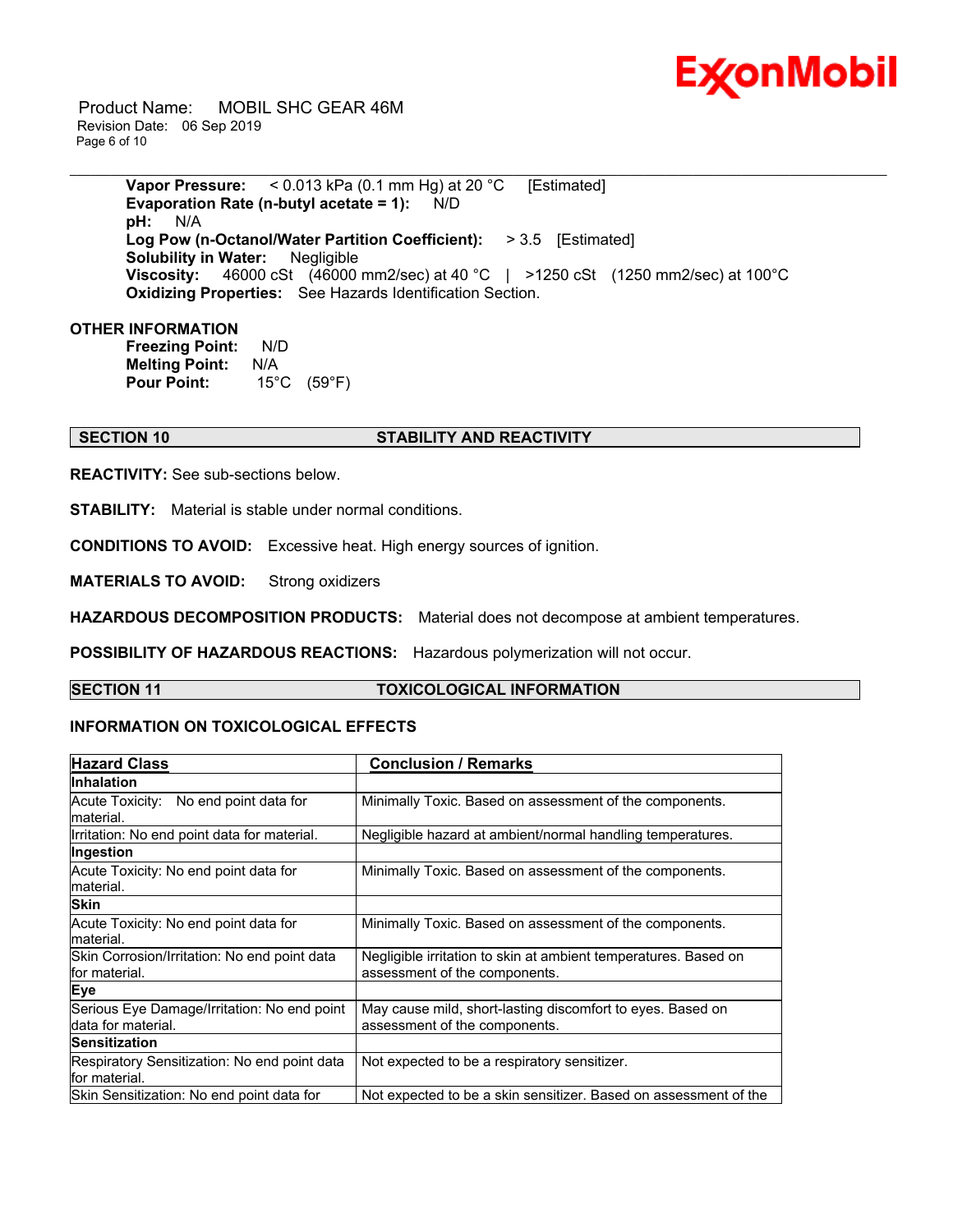

 Product Name: MOBIL SHC GEAR 46M Revision Date: 06 Sep 2019 Page 7 of 10

| material.                                  | components.                                                     |
|--------------------------------------------|-----------------------------------------------------------------|
| Aspiration: Data available.                | Not expected to be an aspiration hazard.<br>Based on physico-   |
|                                            | chemical properties of the material.                            |
| Germ Cell Mutagenicity: No end point data  | Not expected to be a germ cell mutagen. Based on assessment of  |
| for material.                              | the components.                                                 |
| Carcinogenicity: No end point data for     | Not expected to cause cancer. Based on assessment of the        |
| material.                                  | components.                                                     |
| Reproductive Toxicity: No end point data   | Not expected to be a reproductive toxicant. Based on assessment |
| for material.                              | of the components.                                              |
| Lactation: No end point data for material. | Not expected to cause harm to breast-fed children.              |
| Specific Target Organ Toxicity (STOT)      |                                                                 |
| Single Exposure: No end point data for     | Not expected to cause organ damage from a single exposure.      |
| material.                                  |                                                                 |
| Repeated Exposure: No end point data for   | Not expected to cause organ damage from prolonged or repeated   |
| Imaterial.                                 | exposure. Based on assessment of the components.                |

\_\_\_\_\_\_\_\_\_\_\_\_\_\_\_\_\_\_\_\_\_\_\_\_\_\_\_\_\_\_\_\_\_\_\_\_\_\_\_\_\_\_\_\_\_\_\_\_\_\_\_\_\_\_\_\_\_\_\_\_\_\_\_\_\_\_\_\_\_\_\_\_\_\_\_\_\_\_\_\_\_\_\_\_\_\_\_\_\_\_\_\_\_\_\_\_\_\_\_\_\_\_\_\_\_\_\_\_\_\_\_\_\_\_\_\_\_\_

# **TOXICITY FOR SUBSTANCES**

| <b>NAME</b>                | <b>ACUTE TOXICITY</b>                                                                                                                            |
|----------------------------|--------------------------------------------------------------------------------------------------------------------------------------------------|
| IAMINES. C12-14-TERT-ALKYL | Dermal Lethality: LD50 251 mg/kg (Rat); Inhalation Lethality: 4<br>hour(s) LC50 1.19 mg/l (Vapor) (Rat); Oral Lethality: LD50 612<br>mg/kg (Rat) |

# **OTHER INFORMATION**

# **For the product itself:**

Repeated and/or prolonged exposure may cause irritation to the skin, eyes, or respiratory tract. Component concentrations in this formulation would not be expected to cause skin sensitization, based on tests of the components, this formulation, or similar formulations.

#### **Contains:**

Synthetic base oils: Not expected to cause significant health effects under conditions of normal use, based on laboratory studies with the same or similar materials. Not mutagenic or genotoxic. Not sensitizing in test animals and humans.

#### **The following ingredients are cited on the lists below:** None.

|               | --REGULATORY LISTS SEARCHED-- |               |
|---------------|-------------------------------|---------------|
| 1 = NTP CARC  | $3 = IARC 1$                  | $5 = IARC2B$  |
| $2 = NTP$ SUS | $4 = IARC 2A$                 | 6 = OSHA CARC |

# **SECTION 12 ECOLOGICAL INFORMATION**

The information given is based on data for the material, components of the material, or for similar materials, through the application of bridging principals.

# **ECOTOXICITY**

Material -- Not expected to be harmful to aquatic organisms.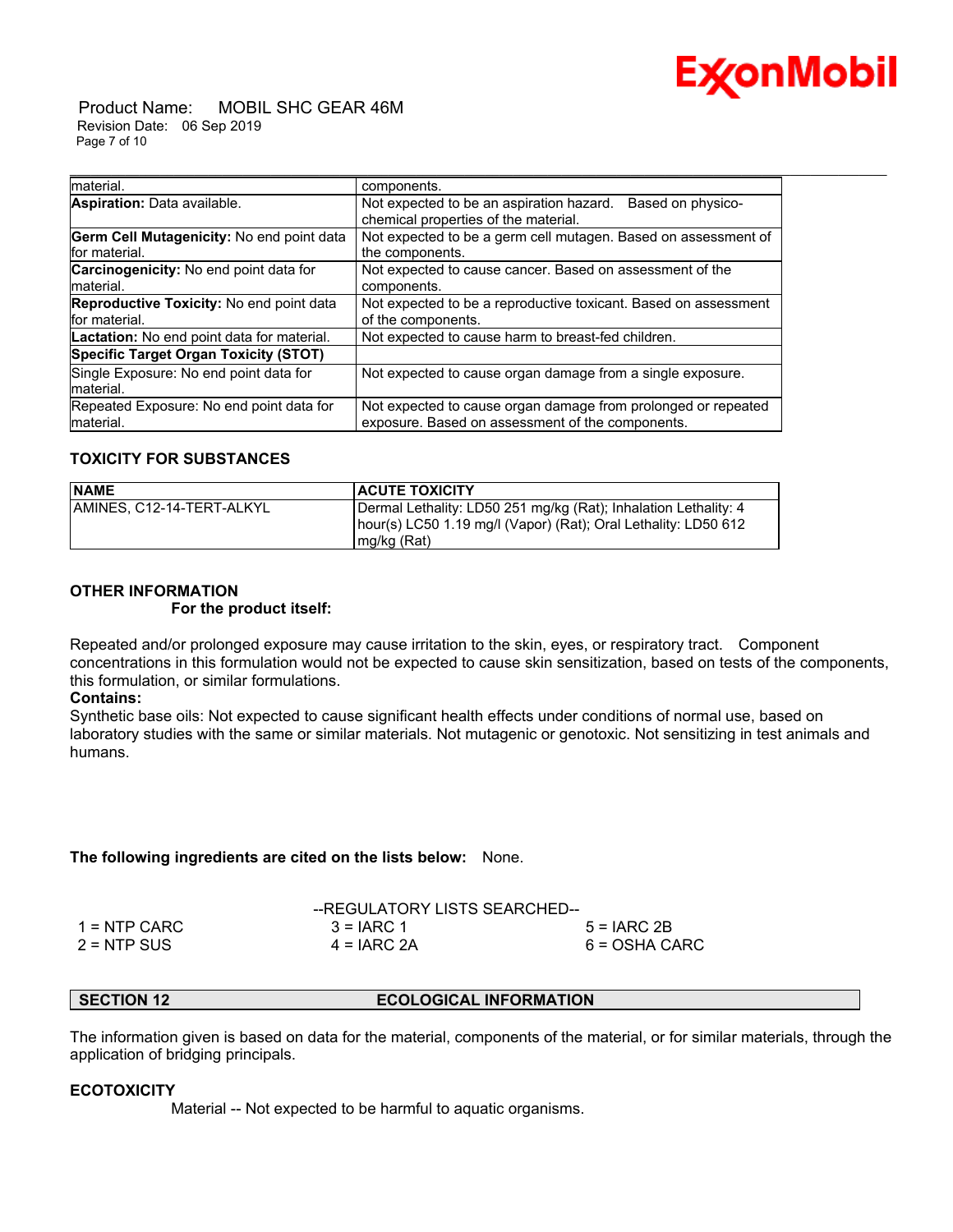

 Product Name: MOBIL SHC GEAR 46M Revision Date: 06 Sep 2019 Page 8 of 10

#### **MOBILITY**

 Base oil component -- Low solubility and floats and is expected to migrate from water to the land. Expected to partition to sediment and wastewater solids.

\_\_\_\_\_\_\_\_\_\_\_\_\_\_\_\_\_\_\_\_\_\_\_\_\_\_\_\_\_\_\_\_\_\_\_\_\_\_\_\_\_\_\_\_\_\_\_\_\_\_\_\_\_\_\_\_\_\_\_\_\_\_\_\_\_\_\_\_\_\_\_\_\_\_\_\_\_\_\_\_\_\_\_\_\_\_\_\_\_\_\_\_\_\_\_\_\_\_\_\_\_\_\_\_\_\_\_\_\_\_\_\_\_\_\_\_\_\_

#### **SECTION 13 DISPOSAL CONSIDERATIONS**

Disposal recommendations based on material as supplied. Disposal must be in accordance with current applicable laws and regulations, and material characteristics at time of disposal.

#### **DISPOSAL RECOMMENDATIONS**

 Product is suitable for burning in an enclosed controlled burner for fuel value or disposal by supervised incineration at very high temperatures to prevent formation of undesirable combustion products. Protect the environment. Dispose of used oil at designated sites. Minimize skin contact. Do not mix used oils with solvents, brake fluids or coolants.

#### **REGULATORY DISPOSAL INFORMATION**

 RCRA Information: The unused product, in our opinion, is not specifically listed by the EPA as a hazardous waste (40 CFR, Part 261D), nor is it formulated to contain materials which are listed as hazardous wastes. It does not exhibit the hazardous characteristics of ignitability, corrositivity or reactivity and is not formulated with contaminants as determined by the Toxicity Characteristic Leaching Procedure (TCLP). However, used product may be regulated.

**Empty Container Warning** Empty Container Warning (where applicable): Empty containers may contain residue and can be dangerous. Do not attempt to refill or clean containers without proper instructions. Empty drums should be completely drained and safely stored until appropriately reconditioned or disposed. Empty containers should be taken for recycling, recovery, or disposal through suitably qualified or licensed contractor and in accordance with governmental regulations. DO NOT PRESSURISE, CUT, WELD, BRAZE, SOLDER, DRILL, GRIND, OR EXPOSE SUCH CONTAINERS TO HEAT, FLAME, SPARKS, STATIC ELECTRICITY, OR OTHER SOURCES OF IGNITION. THEY MAY EXPLODE AND CAUSE INJURY OR DEATH.

| <b>SECTION 14</b>  | <b>TRANSPORT INFORMATION</b>                           |
|--------------------|--------------------------------------------------------|
| <b>LAND (DOT):</b> | Not Regulated for Land Transport                       |
| <b>LAND (TDG):</b> | Not Regulated for Land Transport                       |
| <b>SEA (IMDG):</b> | Not Regulated for Sea Transport according to IMDG-Code |
|                    |                                                        |

**Marine Pollutant:** No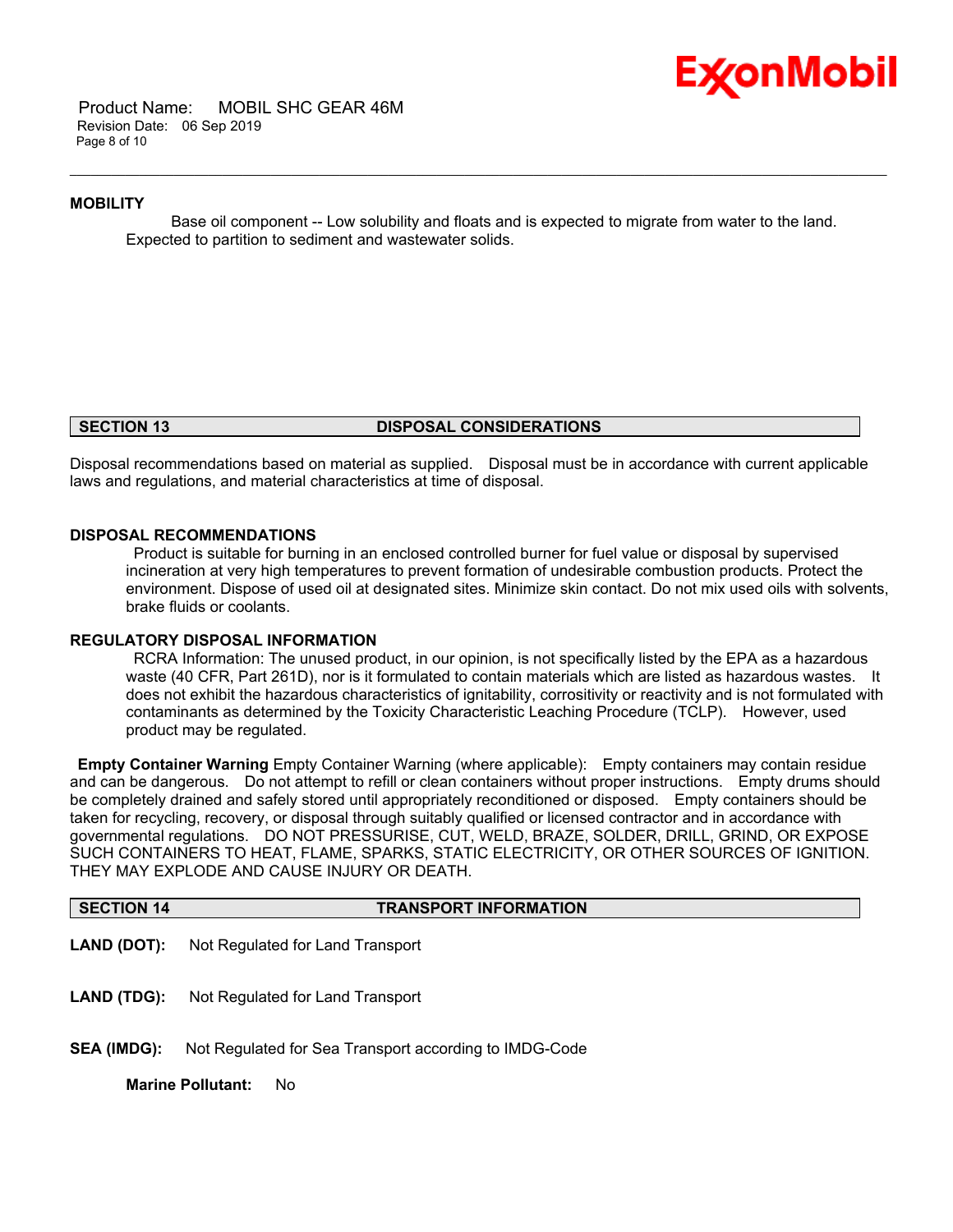

**AIR (IATA):** Not Regulated for Air Transport

#### **SECTION 15 REGULATORY INFORMATION**

**OSHA HAZARD COMMUNICATION STANDARD:** This material is not considered hazardous in accordance with OSHA HazCom 2012, 29 CFR 1910.1200.

\_\_\_\_\_\_\_\_\_\_\_\_\_\_\_\_\_\_\_\_\_\_\_\_\_\_\_\_\_\_\_\_\_\_\_\_\_\_\_\_\_\_\_\_\_\_\_\_\_\_\_\_\_\_\_\_\_\_\_\_\_\_\_\_\_\_\_\_\_\_\_\_\_\_\_\_\_\_\_\_\_\_\_\_\_\_\_\_\_\_\_\_\_\_\_\_\_\_\_\_\_\_\_\_\_\_\_\_\_\_\_\_\_\_\_\_\_\_

**Listed or exempt from listing/notification on the following chemical inventories:** AICS, DSL, ENCS, IECSC, ISHL, KECI, PICCS, TCSI, TSCA

**SARA 302:** No chemicals in this material are subject to the reporting requirements of SARA Title III, Section 302

#### **SARA (311/312) REPORTABLE GHS HAZARD CLASSES:** None.

**SARA (313) TOXIC RELEASE INVENTORY:** This material contains no chemicals subject to the supplier notification requirements of the SARA 313 Toxic Release Program.

**The following ingredients are cited on the lists below:** None.

|                 |                    | --REGULATORY LISTS SEARCHED-- |               |
|-----------------|--------------------|-------------------------------|---------------|
| $1 = ACGIH ALL$ | $6 = TSCA 5a2$     | $11 = CA$ P65 REPRO           | $16 = MN$ RTK |
| $2 = ACGIH A1$  | $7 = TSCA5e$       | $12 = CA RTK$                 | $17 = NJ RTK$ |
| $3 = ACGIH A2$  | $8 = TSCA6$        | $13 = IL$ RTK                 | $18 = PA RTK$ |
| 4 = OSHA Z      | $9 = TSCA 12b$     | $14 = LA RTK$                 | 19 = RI RTK   |
| $5 = TSCA4$     | $10 = CA$ P65 CARC | $15 = M1 293$                 |               |

Code key: CARC=Carcinogen; REPRO=Reproductive

| <b>SECTION 16</b> | <b>OTHER INFORMATION</b> |
|-------------------|--------------------------|
|                   |                          |

 $N/D$  = Not determined,  $N/A$  = Not applicable

#### **KEY TO THE H-CODES CONTAINED IN SECTION 3 OF THIS DOCUMENT (for information only):**

H302: Harmful if swallowed; Acute Tox Oral, Cat 4

H304: May be fatal if swallowed and enters airways; Aspiration, Cat 1

H311: Toxic in contact with skin; Acute Tox Dermal, Cat 3

H314(1B): Causes severe skin burns and eye damage; Skin Corr/Irritation, Cat 1B

H316: Causes mild skin irritation; Skin Corr/Irritation, Cat 3

H317: May cause allergic skin reaction; Skin Sensitization, Cat 1